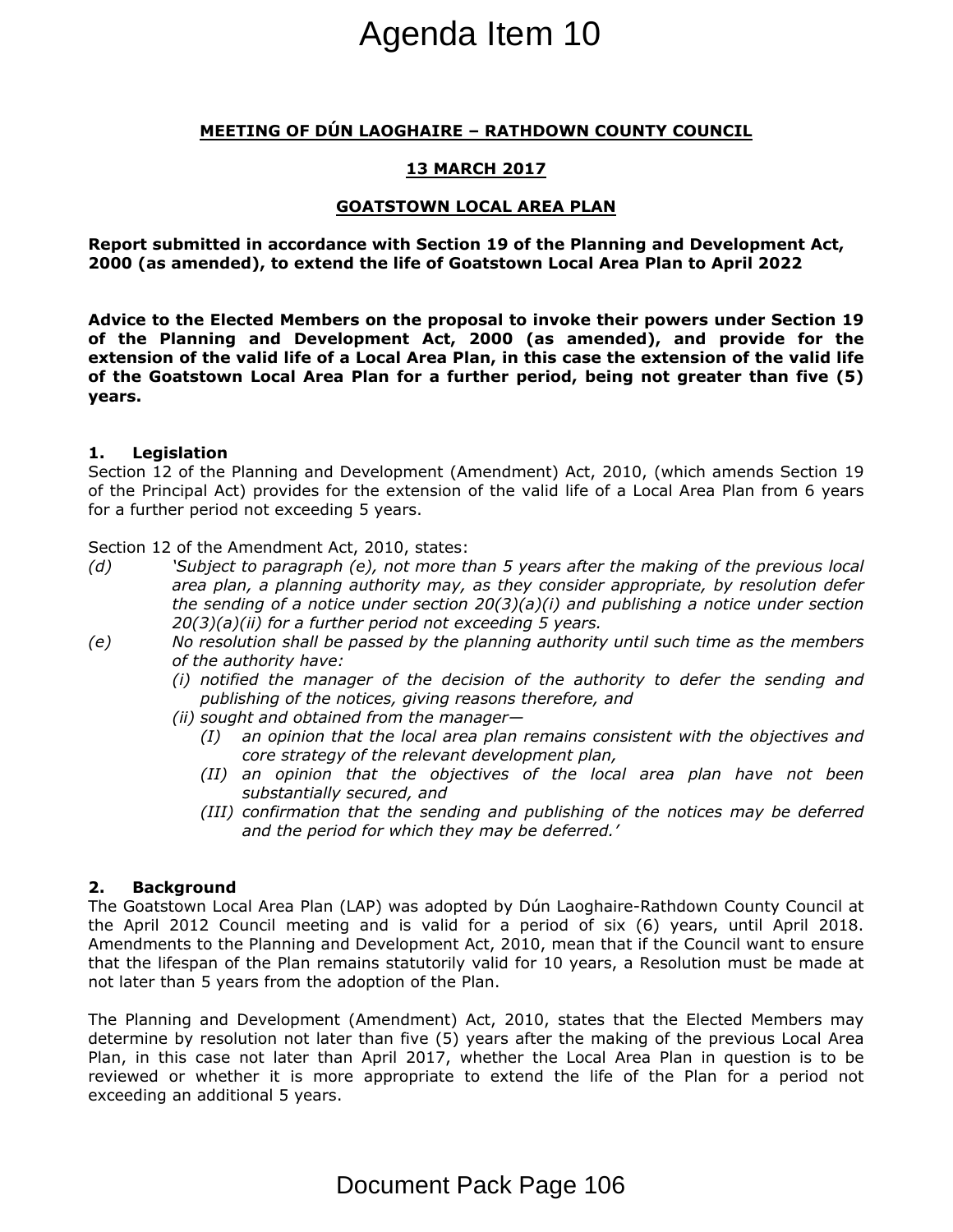This report, therefore, comprises the Executive's opinion:

(i) that the Local Area Plan remains consistent with the objectives and Core Strategy of the relevant Dún Laoghaire-Rathdown County Development Plan 2016-2022,

(ii) that the objectives of the Local Area Plan have not yet been substantially secured, and

(iii) confirmation that the sending and publishing of the notices may be deferred and the period for which they may be deferred.

**3. Compliance with Dún Laoghaire-Rathdown County Development Plan, 2016-2022** The Goatstown Local Area Plan was originally adopted under the previous 2010-2016 Dún Laoghaire-Rathdown County Development Plan. Notwithstanding, the primary policies, objectives and Core Strategy relating to the Goatstown LAP area in that earlier County Development Plan have been transposed, en bloc, into the current 2016-2022 County Development Plan. Consequently the Goatstown LAP continues to remain consistent and aligned with the current County Development Plan. The primary objective of the LAP is to create a distinctive and vibrant urban village, encourage and guide future development that will enhance Goatstown and its environs, strengthen the area's overall sense of place whilst at the same time protecting the residential amenity of existing residents. These objectives will be underpinned by the principles of good urban design. This fully accords with Section 1.3: 'Development Areas and Regeneration' of the current County Development Plan.

Good urban design is central to creating vibrant and attractive settlements in the renewal of areas in need of regeneration. Good urban design will thus be central to achieving a high quality built environment within Goatstown. Section 8.1: 'Urban Design' of the 2016-2022 County Development Plan gives good urban design guidance and sets out clearly both the objectives and principles of best practice in this regard. All developments within the Plan area will be required to adhere to this guidance and demonstrate that the design and layout of proposals has been adequately informed by same.

Section 1.2: Core Strategy of the 2016-2022 County Development Plan states that "…. *a key strand of the overall Settlement Strategy focuses on the continued promotion of sustainable development through positively encouraging consolidation and densification of the existing urban/suburban built form – and thereby maximising efficiencies from already established physical and social infrastructure.."*'. The continued development of the Goatstown environs, as envisaged in the LAP, consequently aligns with the imperatives of the current County Development Plan - in terms of contributing to the continuing delivery of urban/suburban infill residential units as advocated in the Core Strategy.

In accordance with the Planning and Development (Strategic Environmental Assessment) Regulations, 2004, the Planning Authority screened the Goatstown LAP to determine whether or not the Plan would be likely to have significant effects on the environment. The original screening document concluded that a SEA was not required. The SEA Environmental Report prepared for the 2016-2022 County Development Plan states – in relation both to Chapter 1 (which provides a Strategic Overview and includes details on the County's Core Strategy and Development Areas within the County) and to SLO No.2 *"To implement and develop the lands in Goatstown in accordance with the Goatstown LAP"* – that *"By planning higher density areas, providing incentives to facilitate densification of existing areas and providing development along existing or planned public transport corridors in a manner which is generally phased the Plan would:*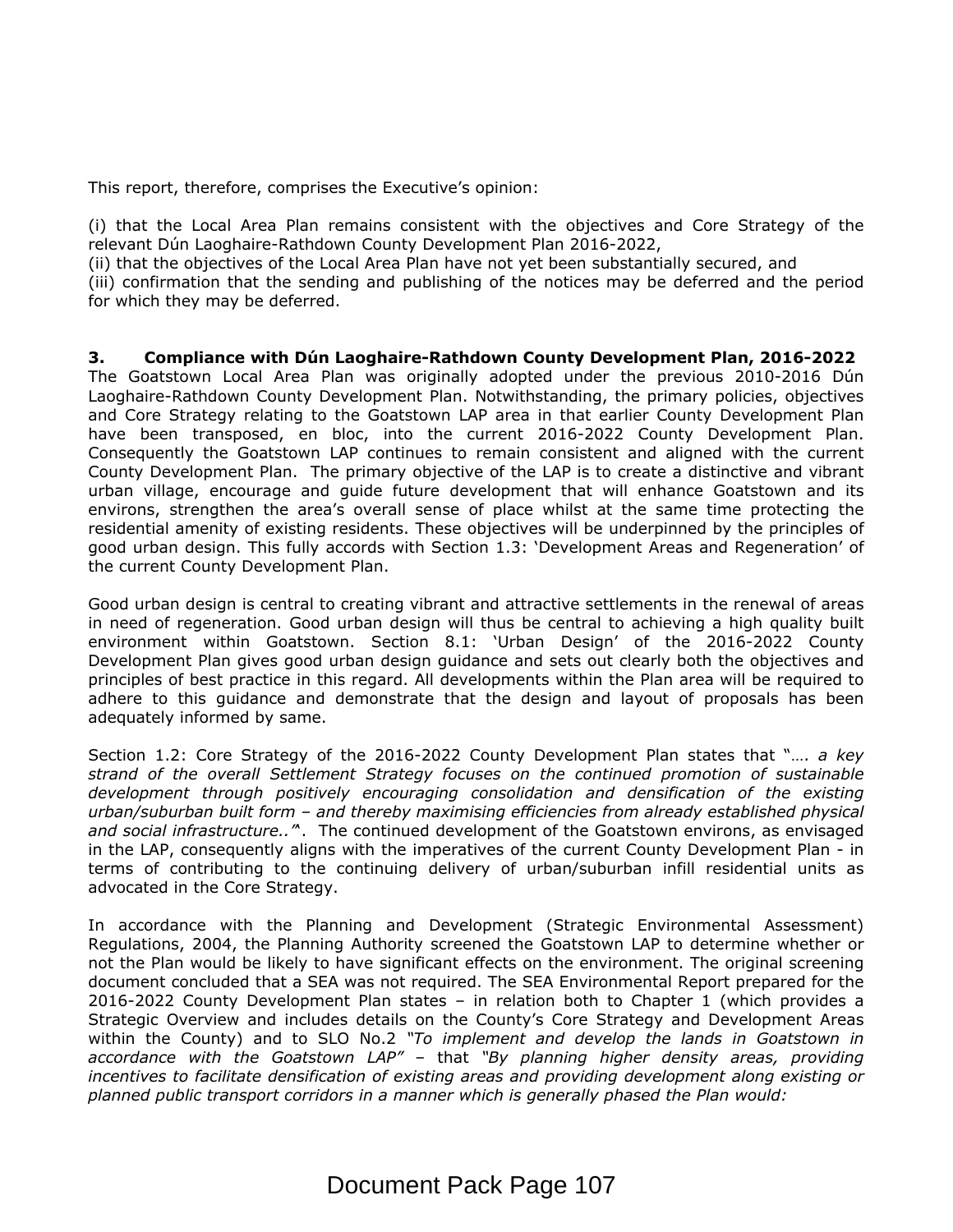- *Avoid the need for unnecessary greenfield development in certain locations thereby contributing to the protection of many environmental components.*
- *Help to maximise the uptake in smarter, more sustainable modes of transport and so minimise transport-related emissions.*
- *Enable development to be served by existing water and drainage infrastructure, subject to capacity being provided.*

*Potential adverse effects arising would be present during the implementation of this scenario – however, it would be possible to mitigate them and residual adverse effects would likely be nonsignificant."*

The Appropriate Assessment of the County Development Plan, 2010-2016, included an appraisal of the area covered by the LAP with regard to the objective '*To prepare a Local Area Plan for Goatstown to guide the future development of the area*'. The appraisal concluded that this objective would not give rise to any direct, indirect or cumulative potential impacts for any of the SPAs listed.

The Appropriate Assessment of the 2016-2022 County Development Plan again concluded - with regard to SLO No.2 *"To implement and develop the lands in Goatstown in accordance with the Goatstown LAP"* - that this objective would not give rise to any direct, indirect or cumulative potential impacts for any of the SPAs listed. In relation to the overall 2016-2022 County Development Plan the Natura Impact Report stated *"Provided the mitigation measures that are outlined in Table 5.3 above are included in the Plan it is considered that the 2016-2022 County Development Plan will not have a significant adverse effect on European Sites, and that the integrity of the European Sites, in view of their conservation interests, will not be adversely affected."*

In relation to Flood Risk Management no part of the Goatstown LAP area lies within either Flood Zones A or B.

# **4. The Objectives of the Local Area Plan Have Not Been Substantially Secured**

Since the adoption of the Local Area Plan a number of planning permissions have been granted on some of the potential redevelopment areas specifically identified in the Goatstown LAP. Construction has commenced relatively recently on both the northern and southern Knocknabro sites – albeit the vast bulk of the respective sites remain undeveloped - and some limited incremental redevelopment has been advanced on the 'Topaz Garage and Adjoining Retail Units' site occupying the north-west corner of Gaotstown Cross.

While these have partially contributed to progressing the vision of the LAP, there remain a broad range of policies and objectives in relation to urban design, movement and accessibility, community uses and amenities, retail uses, and residential which have yet to be met. Critically, of the five land parcels for which detailed Site Framework Strategies were prepared, only one has been partially redeveloped to-date.

It is considered, therefore, that the policies and objectives of the Goatstown LAP continue to remain both relevant and functional, that only one of the potential redevelopment sites identified has been partially redeveloped, and that the overall objectives of the Local Area Plan have yet to be substantially secured.

# **5. Concluding Opinion**

In summary, it is the opinion of the Executive that,